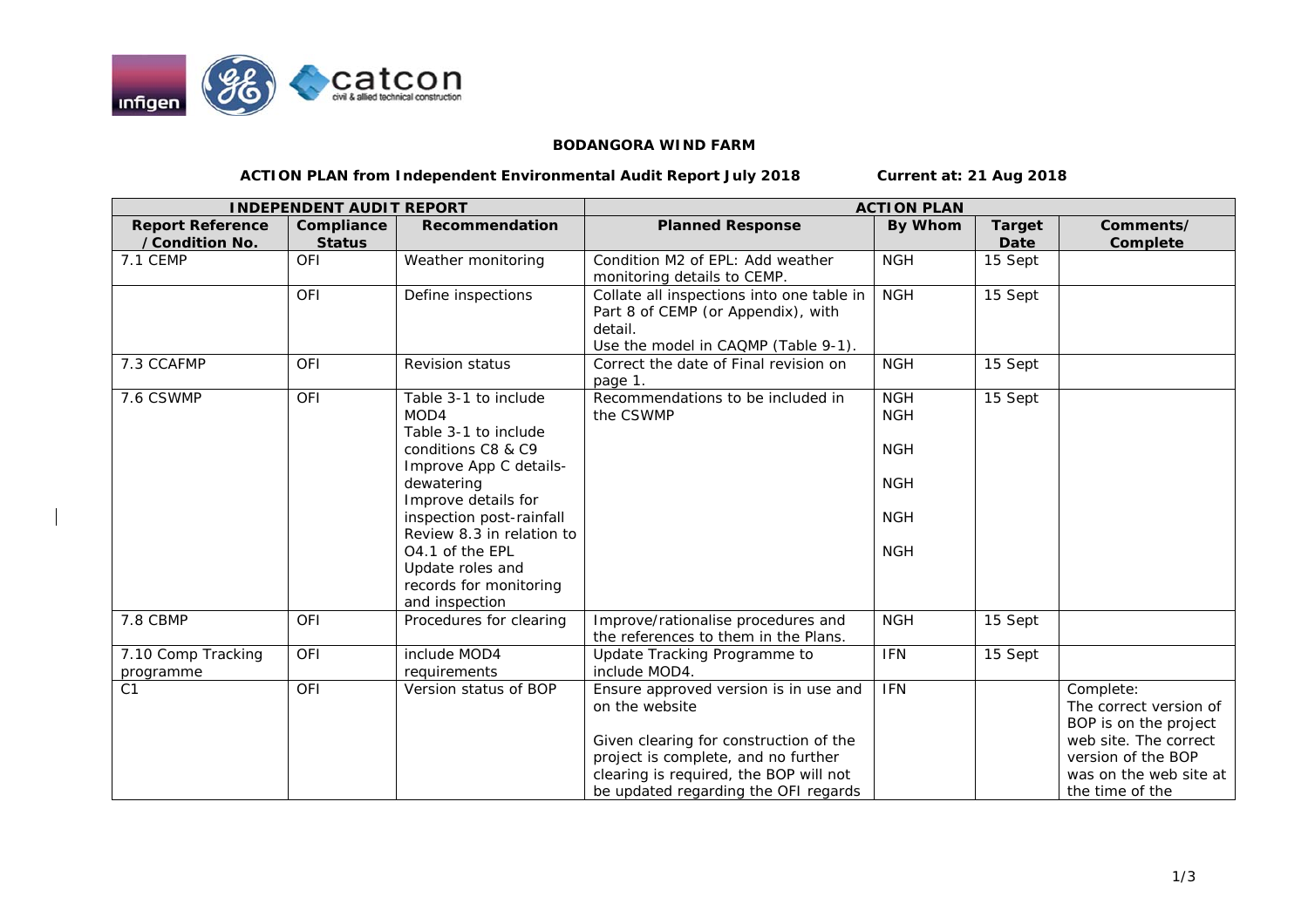

|                              |                          |                        | to pre- clearing check list, but it is<br>noted for the benefit of future<br>projects.                                                                                                                                                                                                                                                                   |                           |                                                             | Independent<br><b>Environmental Audit</b>                                                                       |
|------------------------------|--------------------------|------------------------|----------------------------------------------------------------------------------------------------------------------------------------------------------------------------------------------------------------------------------------------------------------------------------------------------------------------------------------------------------|---------------------------|-------------------------------------------------------------|-----------------------------------------------------------------------------------------------------------------|
| C <sub>1</sub>               | <b>OFI</b>               | Pre-clearing checklist | In the CBMP, describe the way in<br>which the pre-clearing checklist will<br>be used (as part of the Ground<br>Disturbance Permit)                                                                                                                                                                                                                       | <b>NGH</b>                | 15 Sept                                                     |                                                                                                                 |
| C11<br>O6.2                  | <b>OFI</b><br>OFI        | Chemicals              | Store bunded pallets under cover.                                                                                                                                                                                                                                                                                                                        | C-HSEA                    | 10 Aug.                                                     | Completed cover at<br>the Compound for<br>storing bunded<br>pallets. 9 Aug 18.                                  |
| C31<br>O5.1                  | <b>OFI</b><br><b>OFI</b> | Waste                  | Improve waste tracking register by<br>capturing type, volume etc and<br>receipts for disposal.                                                                                                                                                                                                                                                           | C-HSEA                    | Ongoing                                                     | Register now includes<br>historical type and<br>volume; receipts for<br>disposal will come for<br>future loads. |
| E2 & E21(e)                  | NC                       | <b>SU18/L1</b>         | Issue open and being addressed and<br>tracked via the Heritage Work Plan.                                                                                                                                                                                                                                                                                | C/IFN                     | Refer<br>Heritage<br>Work<br>Plan for<br>future<br>updates. | Inspection team<br>visited the site on 10<br>Aug.                                                               |
| E8                           | OFI                      | <b>Blast Monitor</b>   | Request calibration data for blast<br>monitor SN4037.                                                                                                                                                                                                                                                                                                    | $\mathsf C$               | 15 Sept                                                     | To be sought from<br>Sequel D&B.                                                                                |
| E13 & E21(d)<br>O4.2<br>O6.3 | NC                       | Sediment controls      | Revise ERSED plans for hardstands,<br>compounds and roads;<br>Prepare next ERSED plan(s) iteration;<br>Audit site ERSED control against<br>plans;<br>Provide enough resources to complete<br><b>ERSED controls:</b><br>Complete ERSED controls as required;<br>Implement progressive restoration.<br>Reference standard: NSW Blue Book<br>Vols 1 and 2C. | <b>NGH</b><br>$\mathsf C$ | Progress<br>of works<br>is<br>ongoing                       | Periodic review of<br>progress is by Env<br>Rep and NGH.                                                        |
| E16 & E21(c).                | <b>NC</b>                | Goolma Rd intersection | None needed - intersection has been<br>reconstructed.                                                                                                                                                                                                                                                                                                    | $\mathsf C$               | Complete                                                    | 24 month warranty<br>ongoing.                                                                                   |
| E17                          | <b>OFI</b>               | <b>AFMP</b>            | Include the approved AFMP (005 and<br>006) in the CEMP Rev 4.                                                                                                                                                                                                                                                                                            | <b>NGH</b>                | 15 Sept                                                     |                                                                                                                 |